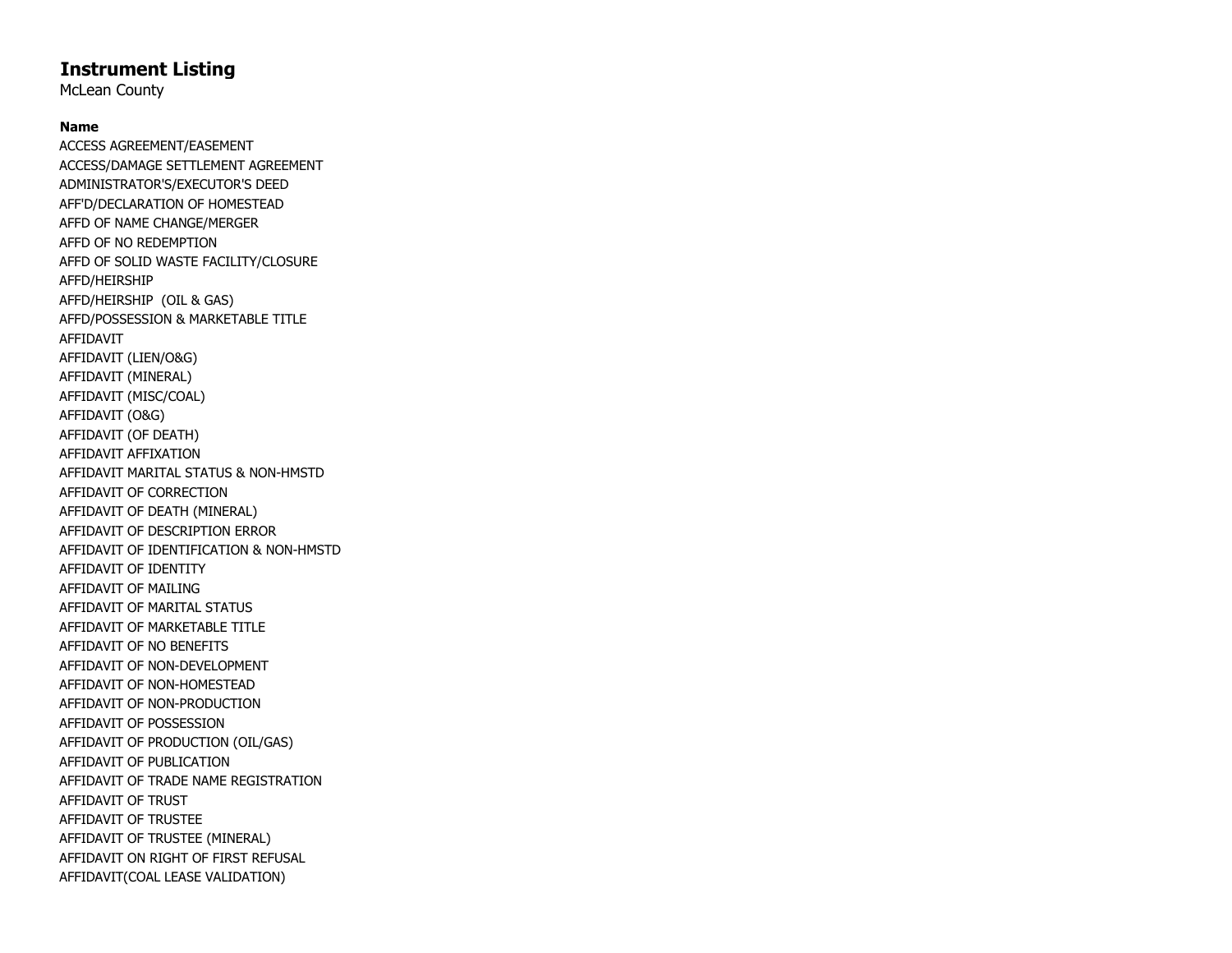AFFIDAVIT/DEATH CERTIFICATE AFFIDAVIT/PROOF OF DEATH/HEIRSHIP AGREEMENT AGRMT/CONTRIBUTION OF PROPERTIES (MIN) AIRPORT EASEMENT APPOINTMENT APPROVAL OF SUBDIVISION/PLAT ARTICLES OF INCORPORATION ASL-1 (PROCESSOR'S) ASL-2 (SUPPLIER'S) ASL-3 (AGISTER'S) ASL-4 AMEND/LIEN RELEASE ASL-4 ASSIGNMENT ASL-4 TERMINATION ASL-5 (LANDLORD'S) ASSIGN O&G AND/OR MINERAL ROYALTY ASSIGN OF INT IN O/G PRODUCTION PAYMENT ASSIGN OF OVERRIDING ROYALTY ASSIGN/ASSIGN OF RENTS ASSIGN/BILL OF SALE OF WELL BORE ASSIGN/CONVEY/DEED/BILL OF SALE(O&G) ASSIGN/PURPOSE LIQUIDATION ASSIGN/SHERIFF'S CERTIFICATE OF SALE ASSIGNMENT (MINERAL) ASSIGNMENT MORTGAGE ASSIGNMENT OF EASEMENT ASSIGNMENT OF INCOME ASSIGNMENT OF INTEREST (O & G) ASSIGNMENT OF LEASE ASSIGNMENT OF OIL & GAS LEASE(S) ASSIGNMENT OF WATER PERMIT ASSIGNMENT RENTS ASSIGNMENT/NOTES & LIENS(MINERAL) AUDITOR'S TAX DEED AUTHORIZATION/CONSENT BAIL BOND NOTE BANKRUPTCY BILL OF SALE BUILDING EXTENSION BURIAL PERMIT CANCEL/REL/SAT NOTICE MECHANICS LIEN CANCEL/RELEASE SHERIFF'S NOTICE LEVY CEMETERY DEED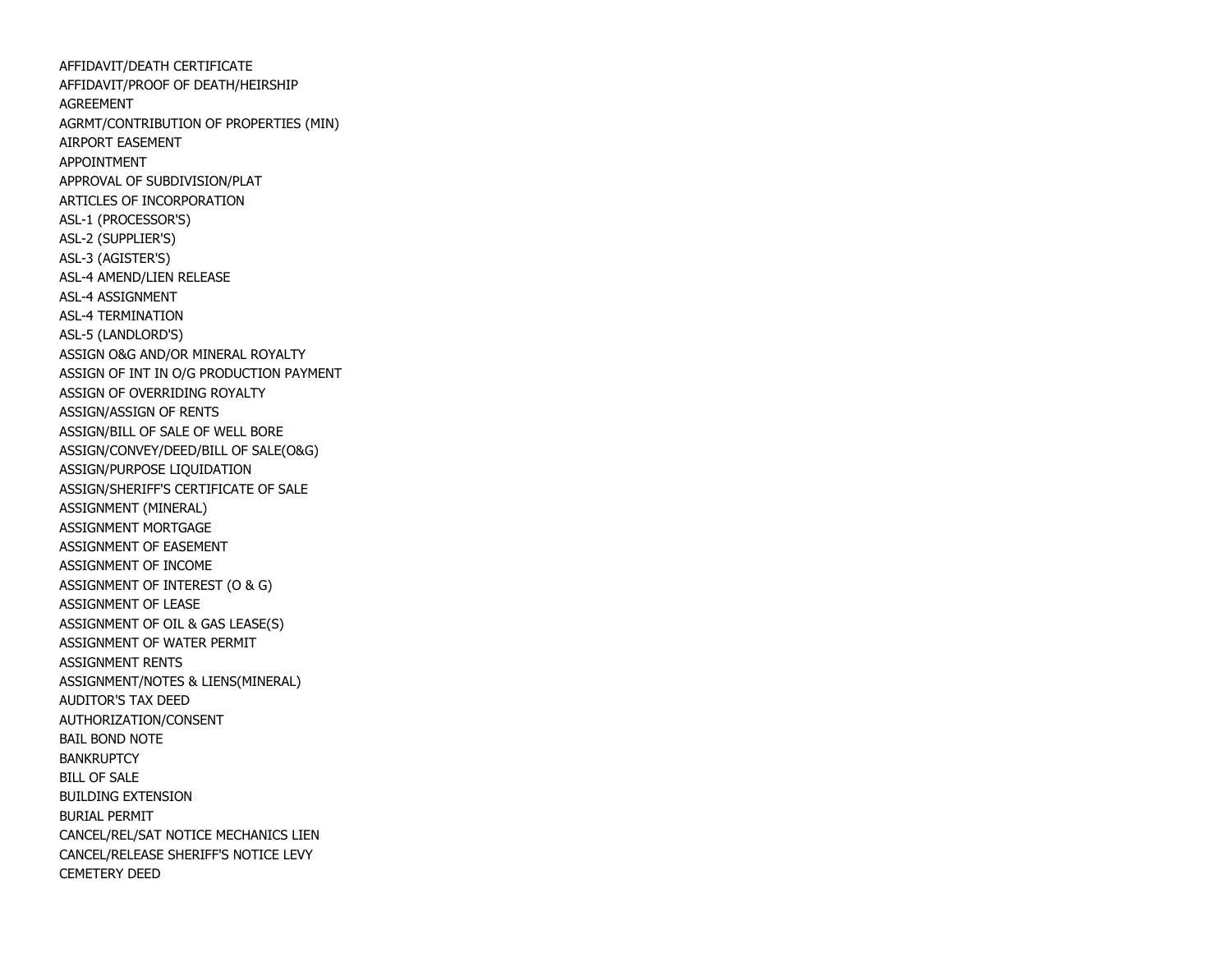CERT DISCHARGE PROPERTY FED TL CERT/REL FED EST TAX LIEN CERTIFICATE OF DISCHARGE CERTIFICATE OF REDEMPTION CERTIFICATE OF TRUST CERTIFICATE/ARTICLES OF MERGER CERTIFICATION OF RECORDING CERTIFIED COPY **CHARTER** COAL LEASE COAL LEASE AGREEMENT COAL LEASE AMENDMENT COAL LEASE ASSIGNMENT COAL LEASE PARTIAL RELEASE/SAT COAL LEASE RELEASE/SAT COAL RATIF & RENTAL DIVISION ORDER COAL RENTAL & ROYALTY DIV ORDER COMMUNITIZATION AGREEMENT CONSENT CONSENT TO EASEMENT CONSENT TO SECURITY AGREEMENT CONSENT TRANSFER PLANT GROWTH MATERIAL CONSENT/SUBORDINATION CONSERVATOR'S DEED CONTRACT AND CROP ASSIGNMENT CONTRACT FOR DEED CONTRACT FOR DEED AMENDMENT CONTRACT FOR DEED ASSIGNMENT CONTRACT FOR DEED NOTICE CONTRACT FOR DEED NTC/AMEND CONTRACT FOR DEED NTC/ASSIGN CONTRACT FOR DEED REL/SAT/CANCEL CONVEYANCE AND OR ASSUMPTION AGRMT CONVEYANCE AND/OR ASSIGNMENT (OIL/GAS) CONVEYANCE AND/OR STIP. INTEREST (MIN) CONVEYANCE AND/OR STIPULATION OF INT. CORNER RECORD CORRECTIVE MINERAL DEED CORRECTIVE PERSONAL REP MINERAL DEED COUNTY DEED COVENANTS/RESTRICTIONS DEATH CERT AND/OR JT TERM STATEMENT(MIN) DEATH CERTIFICATE/CERTIFICATE OF DEATH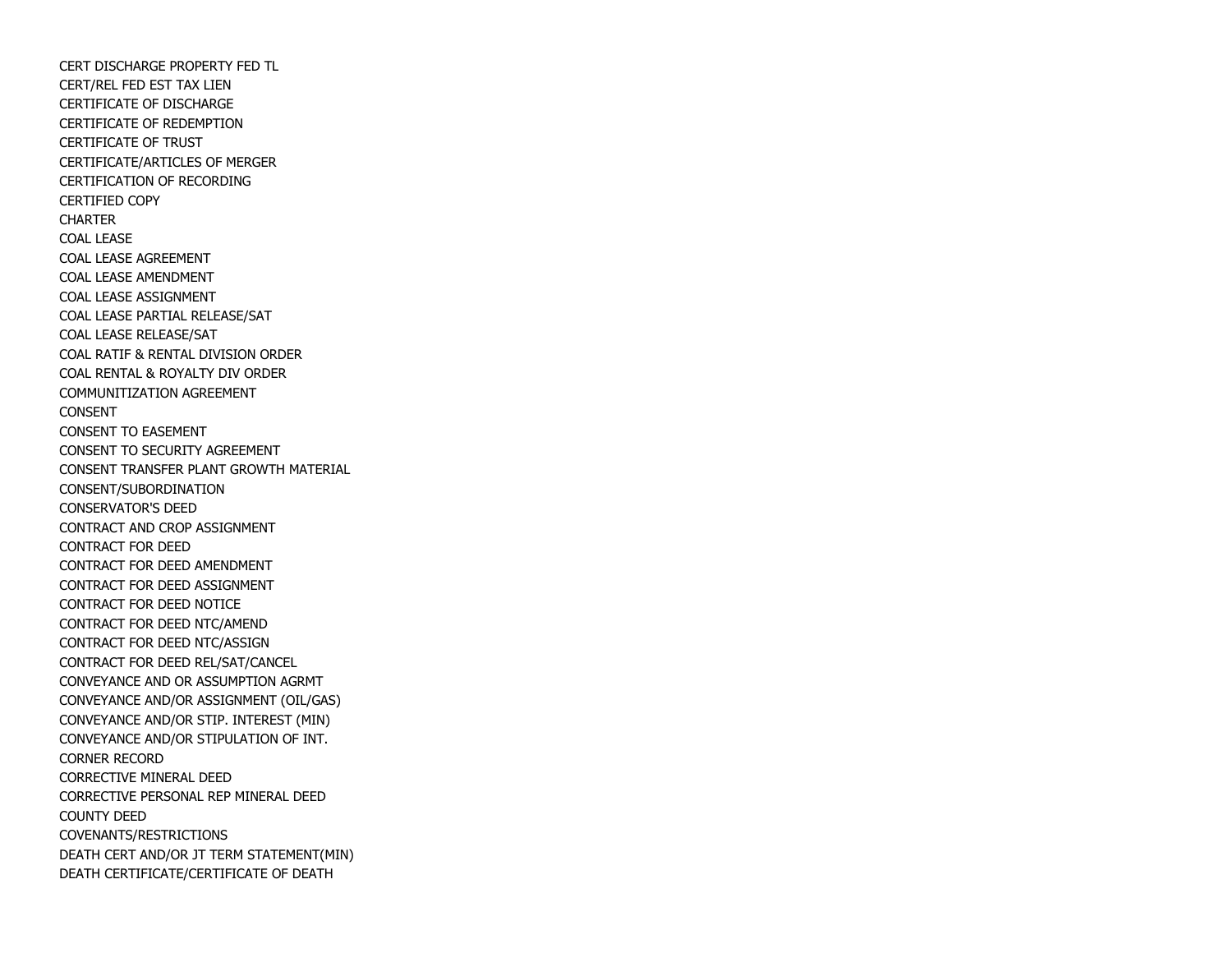DECLARATION DECLARATION OF POOLING/UNIT AGREEMENT DECREE DETERMINING HEIRSHIP DECREE DETERMINING HEIRSHIP MINERAL DEDICATION DEDICATION OF GAS PRODUCTION DEED DEED (FIXTURES) DEED AND ASSIGNMENT (MINERAL) DEED OF FORECLOSURE DEED OF TRUST DEED TO RESTRICTED INDIAN LAND DESIGNATION OF FORECLOSURE COMMISSIONER DETERMINING ESTATE TAX DIGITAL COPY DISCHARGE OF CONSENT/SUBORDINATION AGRMT DISCLAIMER DISSOLUTION DIVORCE DECREE DOMICILIARY LETTERS DOMICILIARY LETTERS (MINERAL) EASEMENT **FASEMENT PLAT** ESTOPPEL AFFIDAVIT EXCHANGE AGREEMENT EXTENSION/CONTINUATION OIL/GAS LEASE FARM LEASE FEDERAL TAX LIEN FINAL DECREE FINAL DECREE (MINERAL) FISH & WILDLIFE EASEMENT GRANT DEED GRAVEL LEASE GREENHOUSE GAS RIGHTS GUARDIANS DEED HOMEOWNER'S AGREEMENT (HOUSING REHAB) IRRIGATION PROJECT CONTRACT/NOTICE JOINT TEN TERM/DEATH CERT JOINT USE AGREEMENT JUDGMENT JUDGMENT (COAL) JUDGMENT (LIEN) JUDGMENT (MINERAL)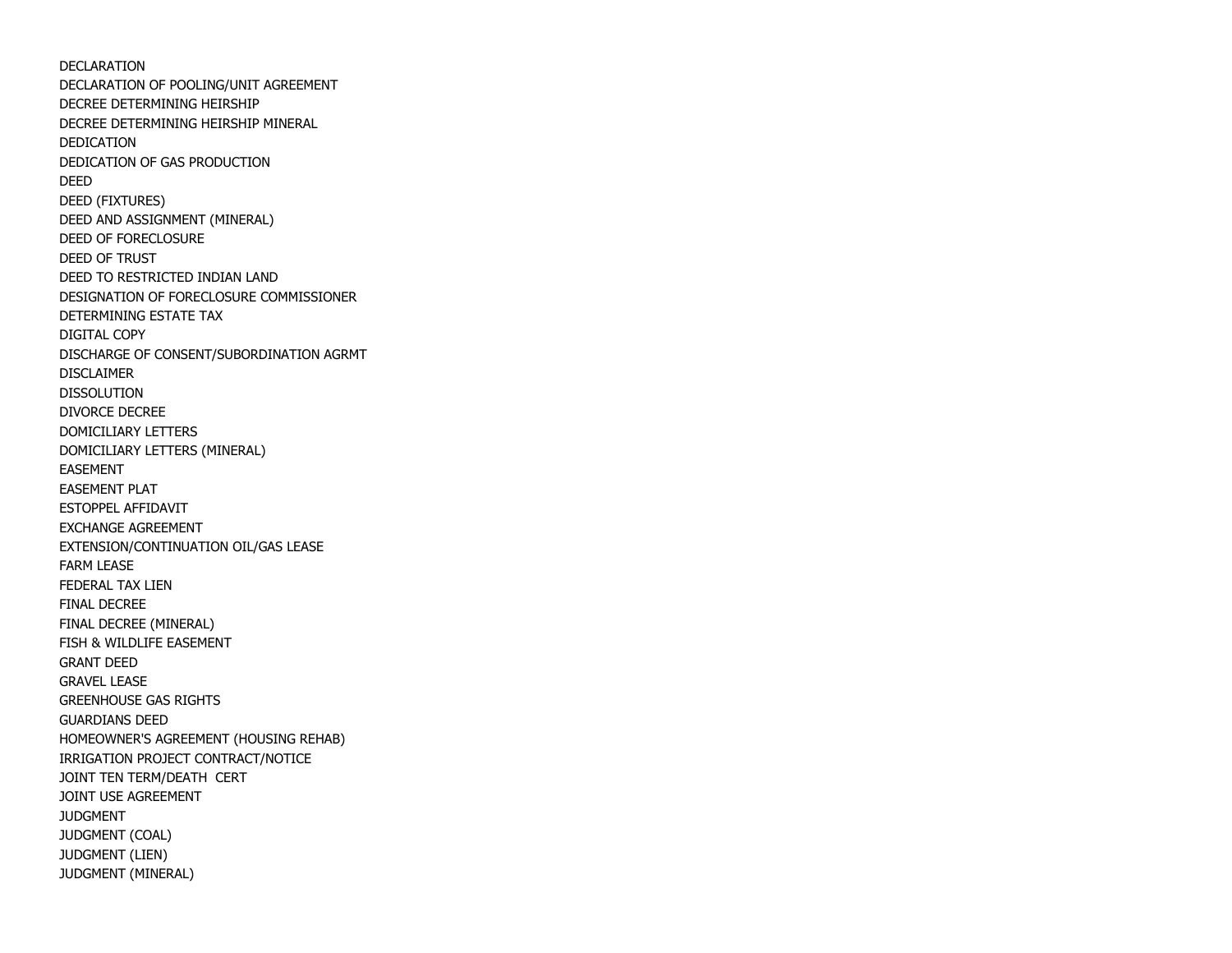JUDGMENT AMENDMENT JUDGMENT AND/OR DECREE LAND PURCHASE CONTRACT LAPSED MINERAL INTEREST LAST WILL & TESTAMENT LAST WILL & TESTAMENT (MINERAL) LEASE LEASE AMENDMENT LEASE CANCELLATION LETTERS GUARDIANSHIP &/OR CONSERVATORSHIP LETTERS OF ADMINISTRATION LETTERS OF ADMINISTRATION(MINERAL) LETTERS OF FIDUCIARY LETTERS OF PERSONAL REPRESENTATIVE LETTERS OF SUBSEQUENT ADMINISTRATION LETTERS TESTAMENTARY LETTERS TESTAMENTARY(MINERAL) LIEN NOTICE LIFE ESTATE TERM STATEMENT (MINERAL) LIFE ESTATE TERMINATION STATEMENT LIS PENDENS/NOTICE LIS PENDENS LIS PENDENS/NOTICE LIS PENDENS (MINERAL) LIVING WILL LOAN MODIFICATION LOAN REVISION AND EXTENSION AGREEMENT LOCATION/SIGN LEASE MARSHAL'S CERTIFICATE OF SALE MARSHAL'S DEED MASTER MORTGAGE FORM MATERIAL OPTION MECHANICS LIEN MECHANICS LIEN NOTICE MEMORANDUM MEMORANDUM OF O&G LEASE MEMORANDUM OF TRUST MEMORANDUM OF TRUST (MINERAL) MEMORANDUM OF UNDERSTANDING MINERAL CLAIM MINERAL DEED MINERAL DEED (COAL) MINERAL MISCELLANEOUS MINERAL WARRANTY DEED MISCELLANEOUS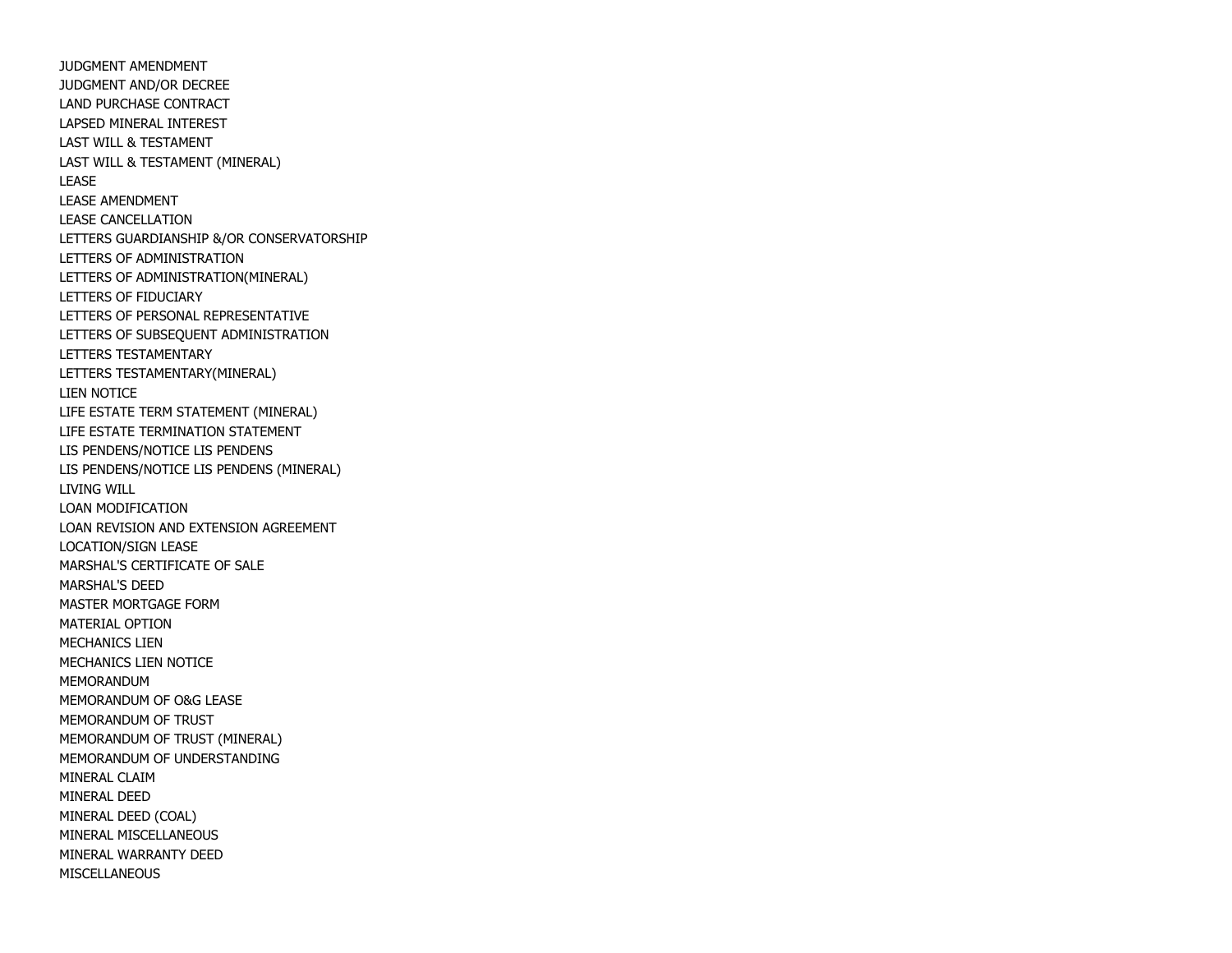MORTGAGE MORTGAGE ADDENDUM MORTGAGE AGREEMENT/ASSIGNMENT MORTGAGE EXTENSION/CONTINUATION MORTGAGE EXTENSION/REAM MORTGAGEE'S AFFIDAVIT MSL-1 (MISC) MTG/ASSIGN PROD/SEC. AGRMT/FSTATE/O&G MTG/SEC AGRMT/FSTATEMENT NAME CHANGE NEGATIVE PLEDGE AGREEMENT (MINERAL) NOTICE (RE: MINERAL) NOTICE OF INTENTION TO FORECLOSE NOTIFICATION OIL & GAS LEASE RATIFICATION OIL & GAS LEASE SAT/RELEASE OIL AND GAS LEASE OIL/GAS LEASE AMENDMENT OIL/GAS LEASE CORRECTION DESCRIPTION OPERATING AGREEMENT OPTION ORDER ORDER (MINERAL) ORDER CONFIRM/APPROVE SALE REAL ESTATE ORDER TO TERM GUARDIAN/CONSERVATORSHIP OUTLOT/IRREGULAR PLAT PARTIAL RELEASE OF JUDGMENT PARTIAL RELEASE STATE TAX LIEN PARTIAL RELEASE/SAT ASSIGN RENTS PARTIAL RELEASE/SAT O&G LEASE PARTIAL RELEASE/SAT OF MTG PARTIAL RELEASE/SAT OF MTG/O & G PARTYWALL AGREEMENT PATENT PATENT (MINERAL) PERMIT TO CONSTRUCT/MODIFY A DAM PERSONAL REP ASSIGNMENT PERSONAL REP DEED PERSONAL REP DEED CORRECTION PERSONAL REP MINERAL DEED PERSONAL REP QUIT CLAIM DEED PERSONAL REP WARRANTY DEED PIPELINE FASEMENT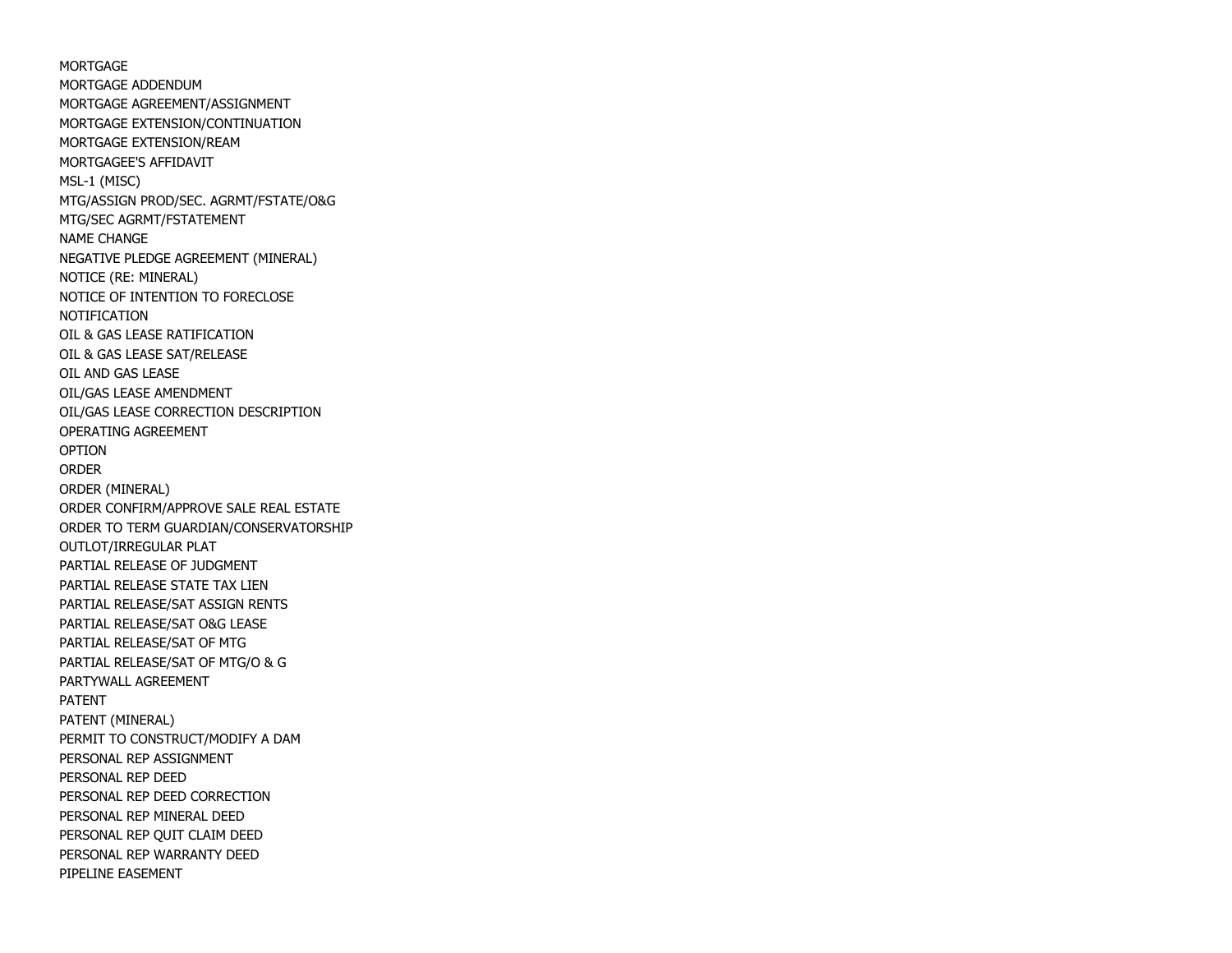PLAT PLAT CORRECTION STATEMENT POWER OF ATTORNEY POWER OF ATTORNEY (MINERAL) PR ASSIGN OF CAUSE OF ACTION PRODUCTION PAYMENT (COAL) PROOF OF AUTHORITY PROOF OF AUTHORITY (MINERAL) PROOF OF DEATH/HEIRSHIP (MINERAL) QUIT CLAIM DEED QUIT CLAIM DEED CORRECTION QUIT CLAIM MINERAL DEED RATIFICATION OF PLAT REAL ESTATE REPORTS REAL ESTATE SALES AGREEMENT REAMORTIZATION AGREEMENT (MTG) RECEIPT FOR DEPOSIT RELEASE (MISCELLANEOUS) RELEASE ASSIGNMENT RELEASE HOMEOWNER AGRMT RELEASE LIS PENDENS RELEASE LIS PENDENS/NOTICE (MIN) RELEASE OF ESTATE TAX DETERMINATION RELEASE OF ESTATE TAX LIEN RELEASE OF ESTATE TAX LIEN (MINERALS) RELEASE OF LIEN/MTG (MIN/OG) RELEASE OF STATE TAX LIEN RELEASE SHERIFF'S LEVY RELEASE SURFACE LEASE AGRMT RELEASE(MTG) RELEASE/LEASE RELEASE/PARTIAL RELEASE OF EASEMENT RELEASE/SAT GRAVEL/MATERIAL LEASE RELEASE/SAT MECHANIC'S LIEN RELEASE/SAT OF JUDGMENT RELEASE/SATISFACTION OF LIEN RELEASE/TERMINATION LICENSE AGRMT RENTAL & RATIFICATION DIV ORD (O&G) RENTAL AGREEMENT RENTAL DIVISION ORDER (OIL/GAS) RENTAL DIVISION ORDER(COAL) RESOLUTION/ANNEXATION RETIREMENT/MANUFACTURED HOME AFFD.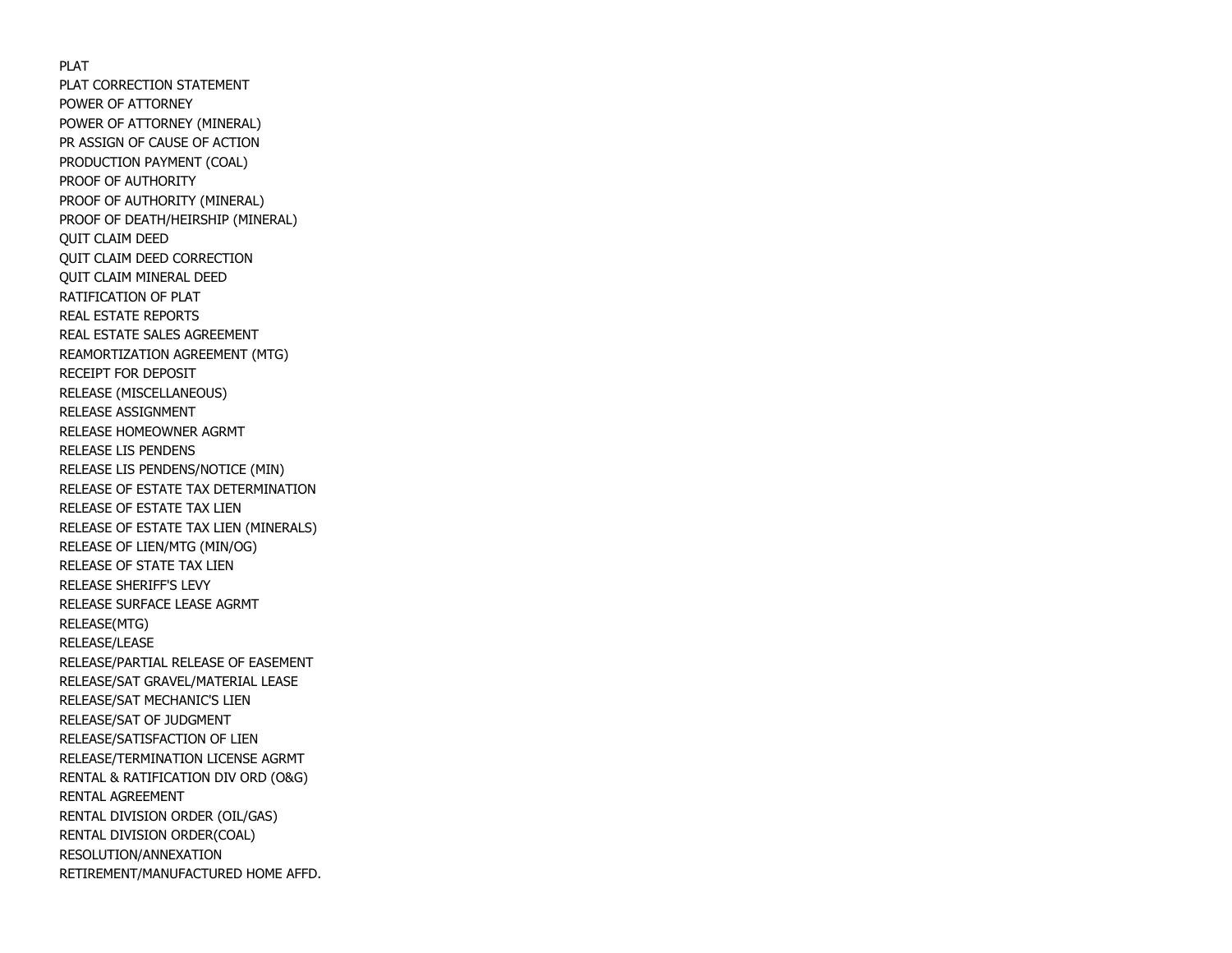REVOCABLE TRUST AGREEMENT REVOCATION POWER ATTORNEY RIGHT OF REFUSAL RIGHT OF WAY PLAT RIGHT-OF-WAY EASEMENT(ROAD) RIGHT-OF-WAY EASEMENT(UTILITIES) ROYALTY DEED ROYALTY DIVISION ORDER(COAL) SATISFACTION OF LOAN MOD. SATISFACTION OF SEVERANCE AGREEMENT SATISFACTION/RELEASE ASSGT RENTS SATISFACTION/RELEASE(MTG) SCHOOL CERTIFICATE SECRETARY'S CERTIFICATE SECURITY AGREEMENT SEVERANCE AGREEMENT SHERIFF'S CERTIFICATE OF SALE ON FORECLO SHERIFF'S CERTIFICATE SALE/EXECUTION SHERIFF'S DEED SHERIFF'S NOTICE OF LEVY SPECIAL USE PERMIT (F & W) SPECIAL WARRANTY DEED STATEMENT INCOME TAX LIABILITY/DECEDENT STATEMENT/PROBATE OF WILL(MIN) STIPULATION OF INTEREST STIPULATION OF INTEREST(COAL) STIPULATION PRODUCTION PAYMENT INTEREST SUBORDINATION SUCCESSOR TRUSTEE'S NOTICE/DEATH CERTIF SUCCESSOR TRUSTEE'S/TRUSTEE'S NOTICE SUPPLEMENTAL MTG (AMEND/ASSIGN ) SUPPLEMENTAL MTG/INDENTURE SURFACE & COAL LEASE AGREEMENT SURFACE USE/ROAD ACCESS AGRMT **SURVEY** TERM/SAT/REL OF MISC INST TRACT TRANSFER TRANSFER ON DEATH DEED TRANSFER ON DEATH DEED (MINERAL) TRUST (MINERAL) TRUST AGREEMENT REVOCATION TRUSTEE APPOINTMENT/SUCCESSOR (MINERAL)